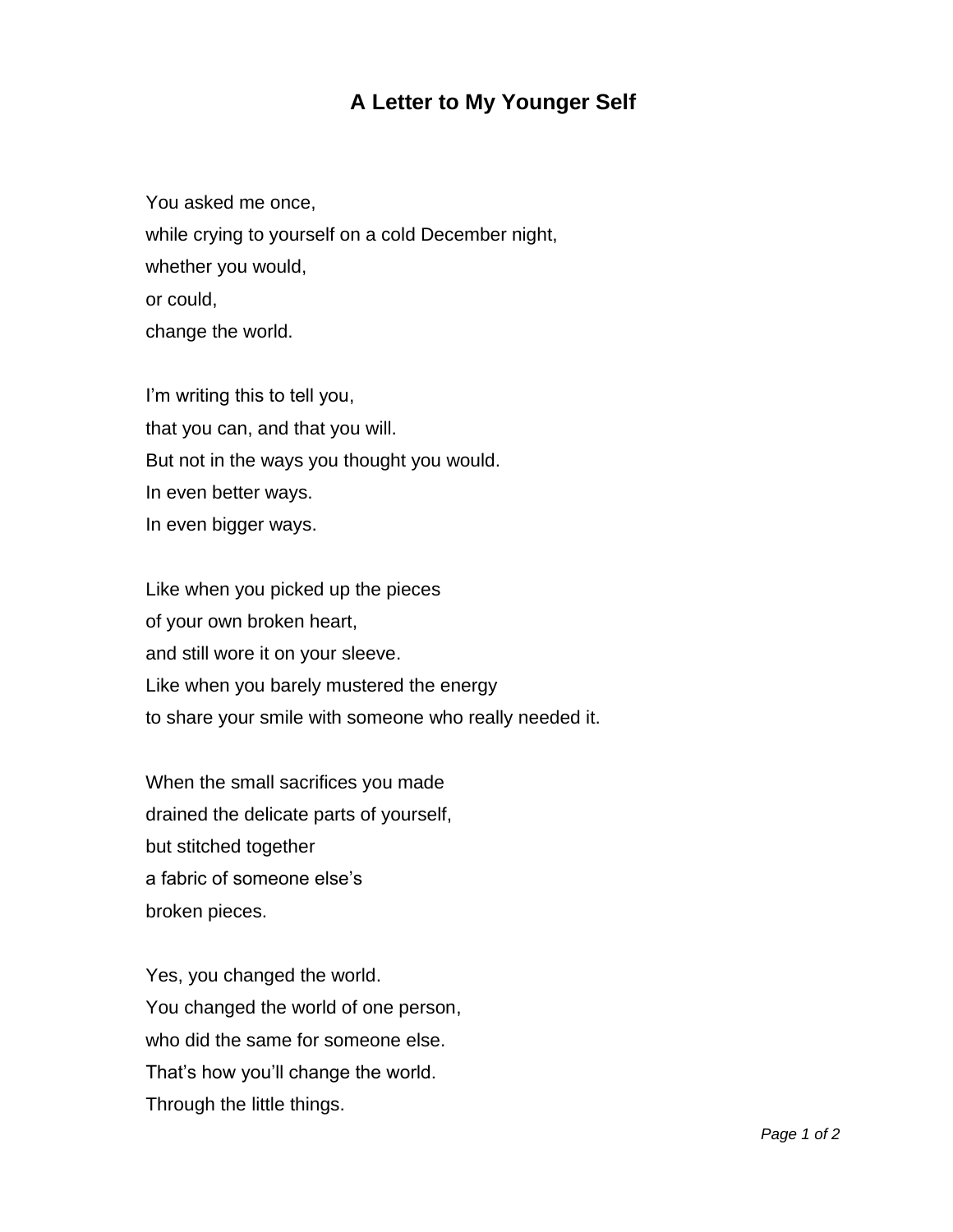Because that one time you played a stranger's favorite song on the jukebox. And scribbled a kind note and tucked it between the cushions of a sofa in a waiting room.

And had a conversation with an acquaintance on the subway. And lent your favorite hair tie. And willingly offered your gentle, but scarred, hand.

But it's not over yet. Not quite. Not nearly. You have so much time to do so many things. To change so many more worlds. The worlds of so many more people.